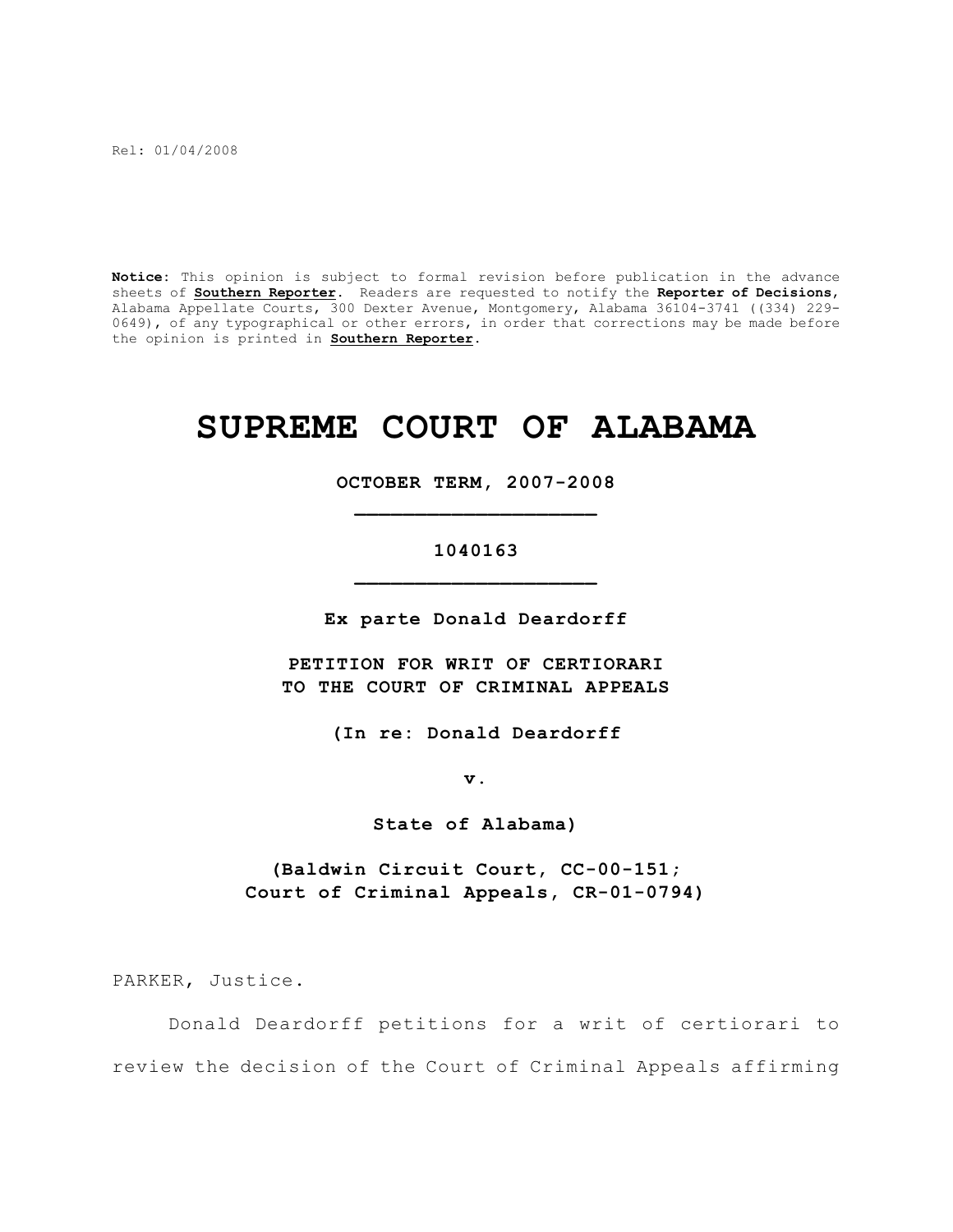his convictions for capital murder and his sentence of death. We affirm. The facts pertinent to our review are as follows:

On September 22, 1999, Donald Deardorff, armed with a stolen handgun and accompanied by an associate, Millard Peacock, broke into the house of Ted Turner, a local businessman, with whom Deardorff had had some dealings. They awaited Turner's return to the house, at which time they subdued him. They kept Turner in a closet with his hands bound by duct tape. Over the course of the next 24 hours, Deardorff forced Turner to write 5 checks to Peacock for a total of \$21,750. Peacock cashed the checks at a bank and gave the money to Deardorff. On September 24, 1999, Deardorff and Peacock drove Turner, whose hands and mouth were taped with duct tape and whose head was covered with a pillowcase that was taped in place, to the end of a logging road, at a point at which the road was blocked by a gate. There, they walked Turner, who had recently had knee surgery, to the end of the road and shot him four times in the head, killing him. Turner's body remained undiscovered until July 2001. Deardorff was convicted on several capital-murder and other charges and was sentenced to death.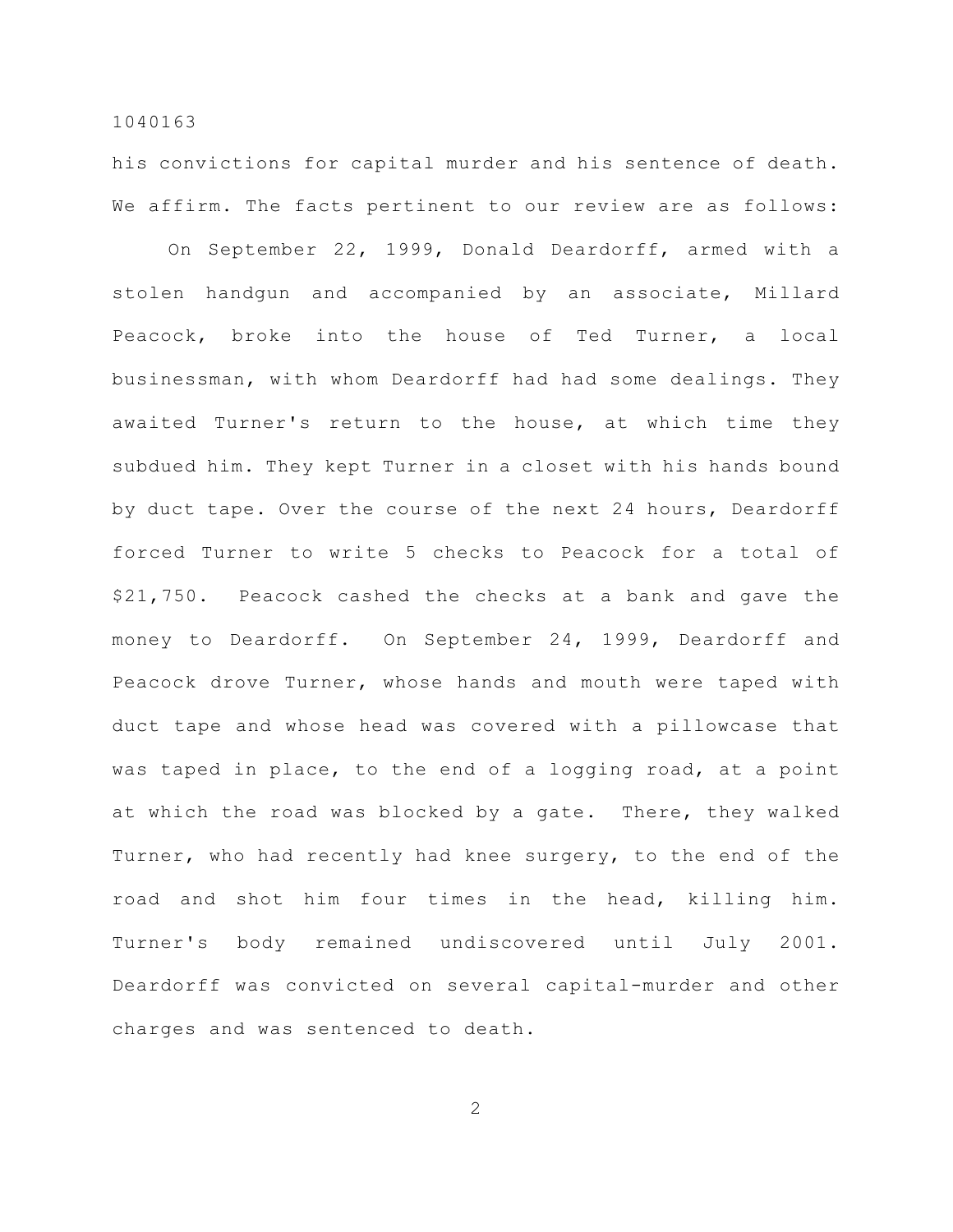Deardorff was charged in a 23-count indictment with capital murder and related offenses surrounding Turner's death. A jury convicted him of three counts of capital murder, seven counts of theft, and one count of receiving stolen property. After a penalty-phase hearing, a jury, by a 10-2 vote, recommended the imposition of the death penalty. After a separate hearing, the trial court followed the jury's recommendation and sentenced Deardorff to death. On June 25, 2004, the Court of Criminal Appeals affirmed the capitalmurder convictions and the sentence of death but vacated the seven theft convictions because they violated Deardorff's double-jeopardy rights. Deardorff v. State, [Ms. CR-01-0794, June 25, 2004] So. 2d (Ala. Crim. App. 2004). The Court of Criminal Appeals remanded the case to the trial court for the limited purpose of vacating the seven theft convictions and the associated sentences. On September 17, 2004, the Court of Criminal Appeals, on return and remand, after the theft convictions had been vacated, affirmed the trial court's convictions and sentences, without an opinion. Deardorff petitioned this Court for a writ of certiorari directed to the Court of Criminal Appeals seeking review of 21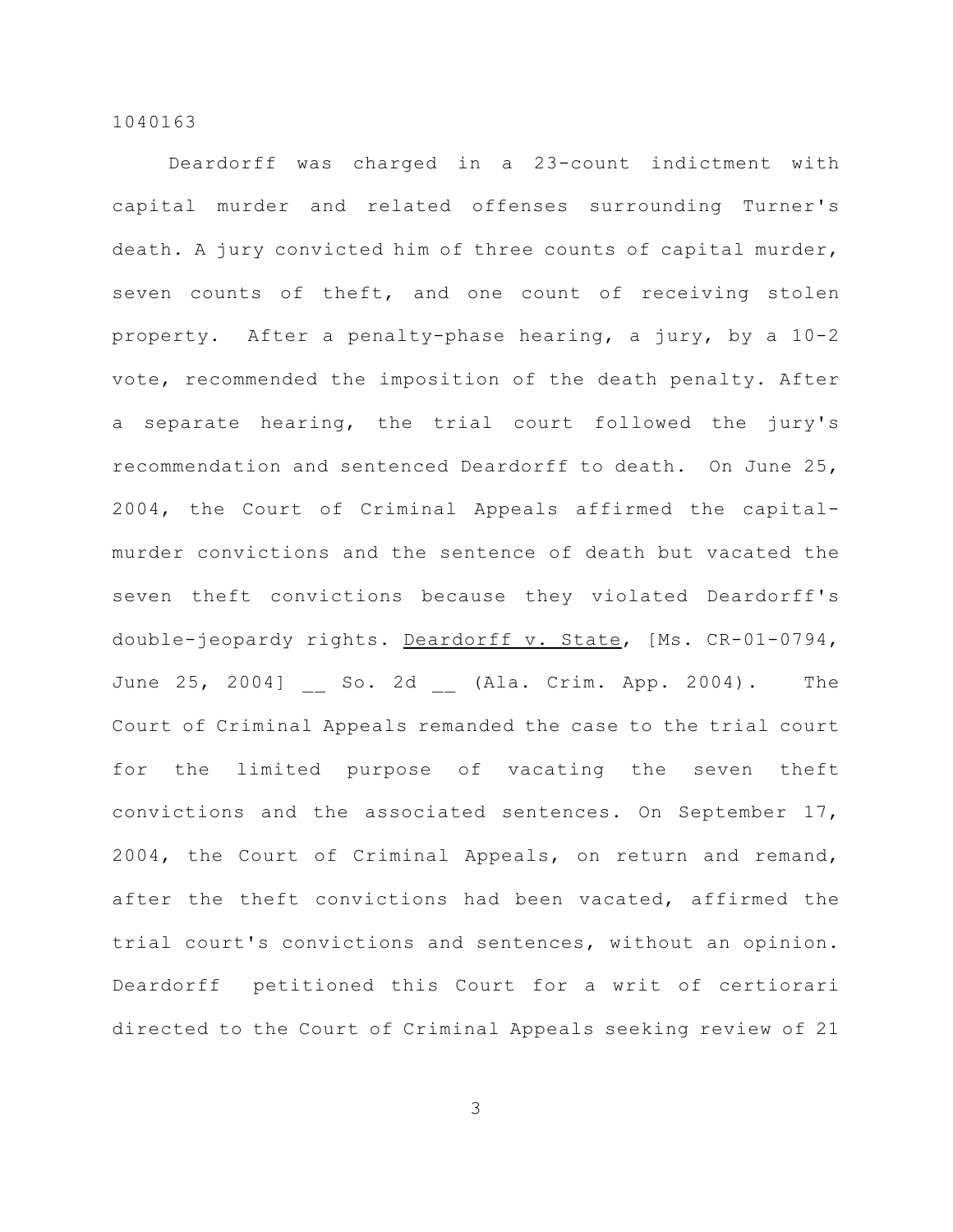claimed conflicts and/or errors in the Court of Criminal Appeals' opinion. We granted certiorari on four grounds, including three evidentiary issues and Deardorff's claim that the trial court improperly found as an aggravating circumstance that the offense was "especially heinous, atrocious, or cruel" when compared to other capital offenses. Because no objection was made at trial on the evidentiary issues, Deardorff has petitioned this Court for a plain-error review of those issues under Rule 39(a)(2)(A), Ala. R. App. P.

## Legal Analysis

I. Was the offense "especially heinous, atrocious, or cruel" when compared to other capital offenses?

Deardorff asserts that the Court of Criminal Appeals' holding that "'[t]he trial court's determination that the evidence established the § 13A-5-49(8) aggravating circumstance, that the murder was especially heinous, atrocious, or cruel, is fully supported by the record'" conflicts with both the record in this case and this Court's decision in Ex parte Clark, 728 So. 2d 1126 (Ala. 1998). Deardorff's petition at 24 (quoting Deardorff, So. 2d at  $)$  .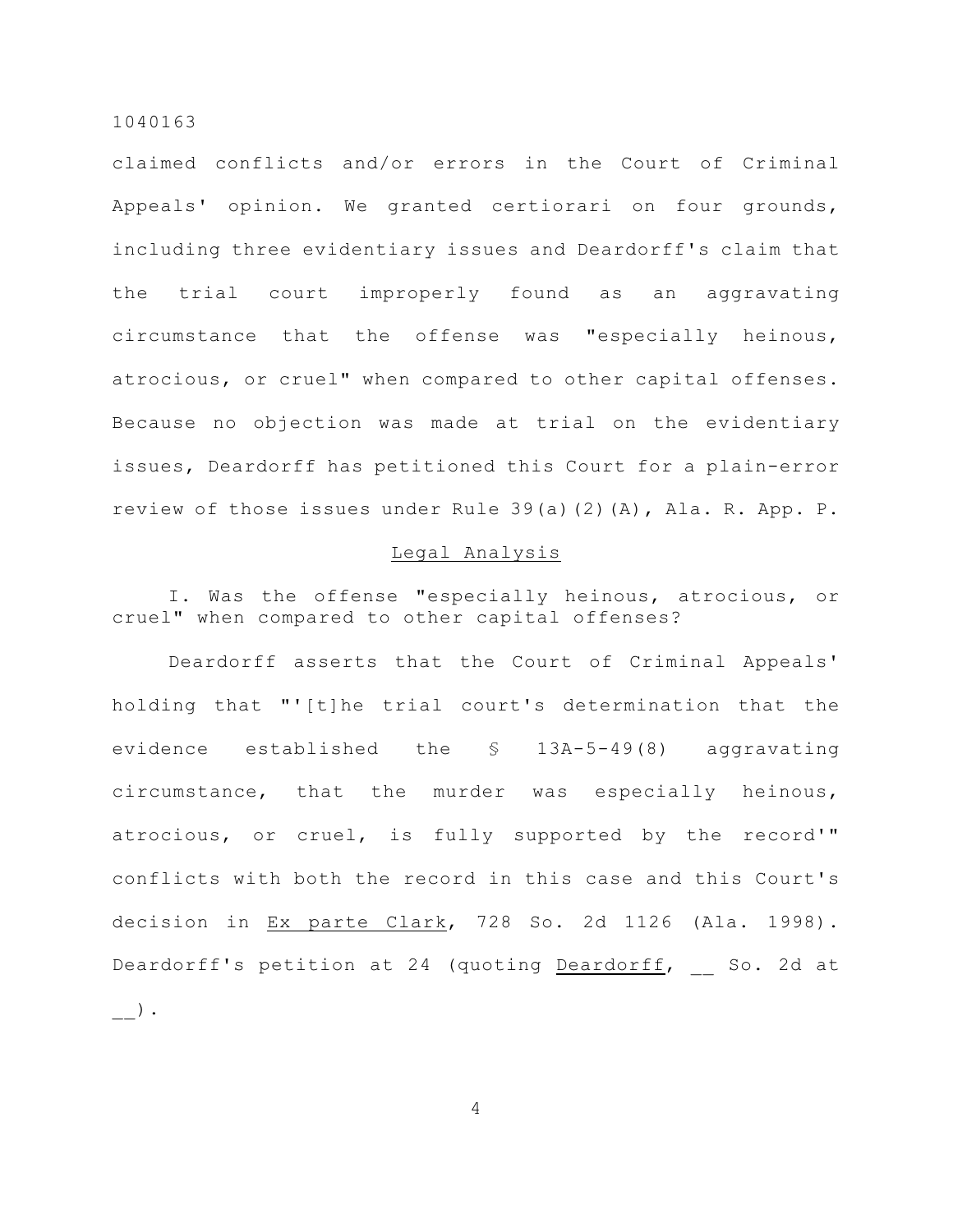The trial court ruled that Deardorff's execution-style murder of Turner fell within the meaning of the "especially heinous, atrocious, or cruel" aggravating circumstance; the Court of Criminal Appeals determined that there was sufficient evidence to support that aggravating circumstance, stating:

"From the moment Deardorff threatened Turner with 'blowing his brains out' to the moment he was forced to kneel, bound and with his head covered with a pillowcase secured with duct tape, Turner's fear for his life was undoubtedly great. ... The terror he experienced must have escalated tremendously when his mouth was taped and his hands were bound as he was taken away from his home, driven away in his own car. When the pillowcase was taped and he could no longer see where he was being taken, he had to know that his death was imminent."

\_\_ So. 2d at \_\_.

Deardorff disputes whether Turner was aware of his impending death. However, the evidence introduced at trial shows that at one point while Turner was being held captive by Deardorff and Peacock, Deardorff drew his gun, pointed it at Turner and told him to be quiet and say nothing or else Deardorff would blow his brains out. Turner pleaded with Deardorff, telling him that he would give him whatever he wanted so long as Deardorff did not kill him. Two months before his death, Turner had made a notation on his will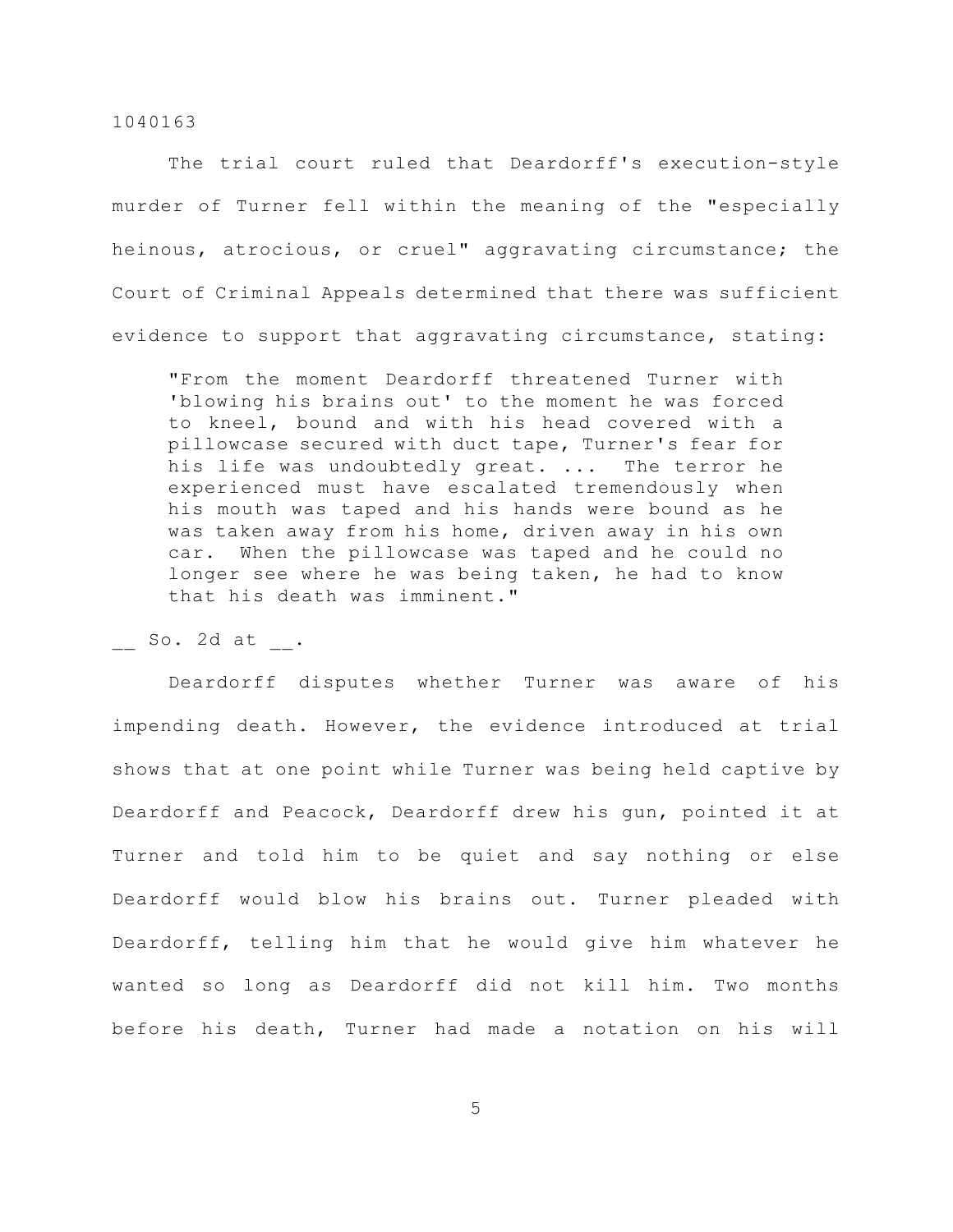reaffirming its validity "just in case Don Deardorff is really crazy." Thus, there is sufficient evidence indicating that Turner was aware of impending death through the threat, the fears, the pleas, the final abduction in the car, and the forced walk down a dirt road.

The Court of Criminal Appeals repeatedly asserted in its opinion that Turner was forced to kneel on the ground before he was shot; however, the only eyewitness to the killing, Peacock, testified that he was not aware that Deardorff was going to shoot Turner, and he testified that "[Deardorff] walked [Turner] a few more feet and he shot him." Deardorff's brief at 83 and 85. The State concedes that evidence in support of those statements in the Court of Criminal Appeals' opinion that Turner was "forced to kneel" is lacking:

"Deardorff makes much of the statements in the Court of Criminal Appeals' opinion that Turner was 'forced to kneel' before he died. This finding was not made by the trial court, nor did the State argue [that] this was the case. The evidence is silent on this question. But the finding is not necessary to support the [aggravating circumstance that the offense was especially heinous, atrocious, or cruel].... [S]tanding or kneeling, Turner had every reason to fear that his death was imminent and unpreventable. The trial court properly found that the murder of Ted Turner was 'especially heinous, atrocious, or cruel.' No error, much less plain error, occurred."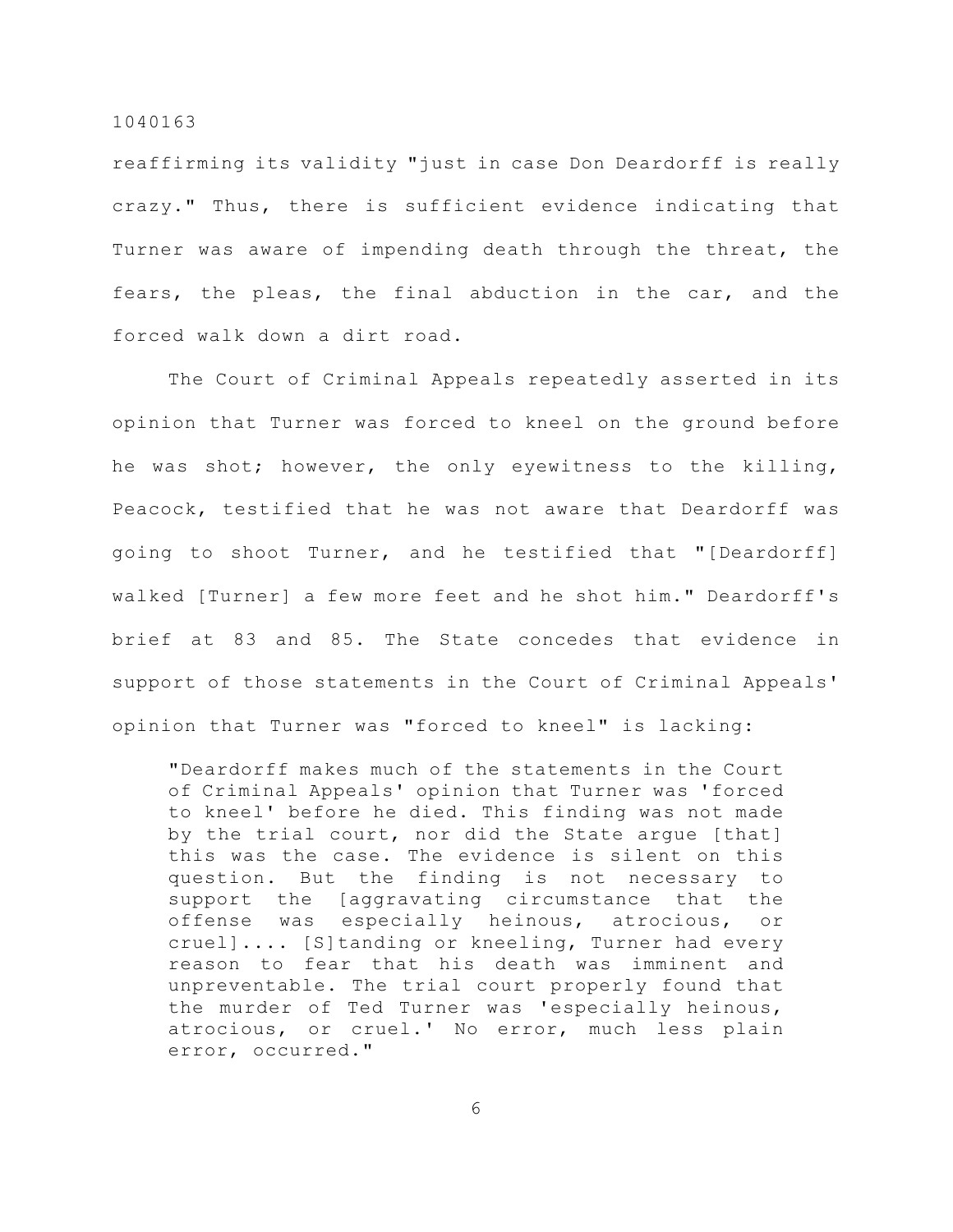State's brief at 54-55. The absence of evidence that Turner was forced to kneel, however, does not negate the impact of the evidence previously cited showing Turner's fear and his knowledge of his impending death.

This Court discussed the meaning of the words "especially heinous, atrocious or cruel," as used in § 13A-5-49(8), Ala. Code 1975, in Ex parte Clark as follows:

"We cannot depart from the established meaning of the words enacted by the Legislature–-'especially heinous, atrocious or cruel'–- and apply those words to include murders that do not involve the infliction of torture on the victim. Such a departure would abandon the essential characteristic that made our previous applications of § 13A-5-49(8) compatible with the Eighth Amendment. We are bound to retain the interpretation of 'especially heinous, atrocious or cruel' that has provided a consistent and principled distinction between those murders for which the death penalty sentence is appropriate and those for which it is not. See [Maynard v.] Cartwright, 486 U.S. [356] at 363, 108 S. Ct. 1853 [(1988)]; Godfrey [v. Georgia], 446 U.S. [420] at 433, 100 S. Ct. 1759 [(1980)]."

728 So. 2d at 1140-41. This Court in Ex parte Clark refused to expand the definition of "especially heinous, atrocious or cruel" to include murder not involving torture:

"The State urges us to hold that the 'executionstyle' murder in this case, for which the record does not reflect torture of the victim, is nonetheless 'especially heinous, atrocious or cruel.' Such an expansion of the aggravating circumstance set out in § 13A-5-49(8) to encompass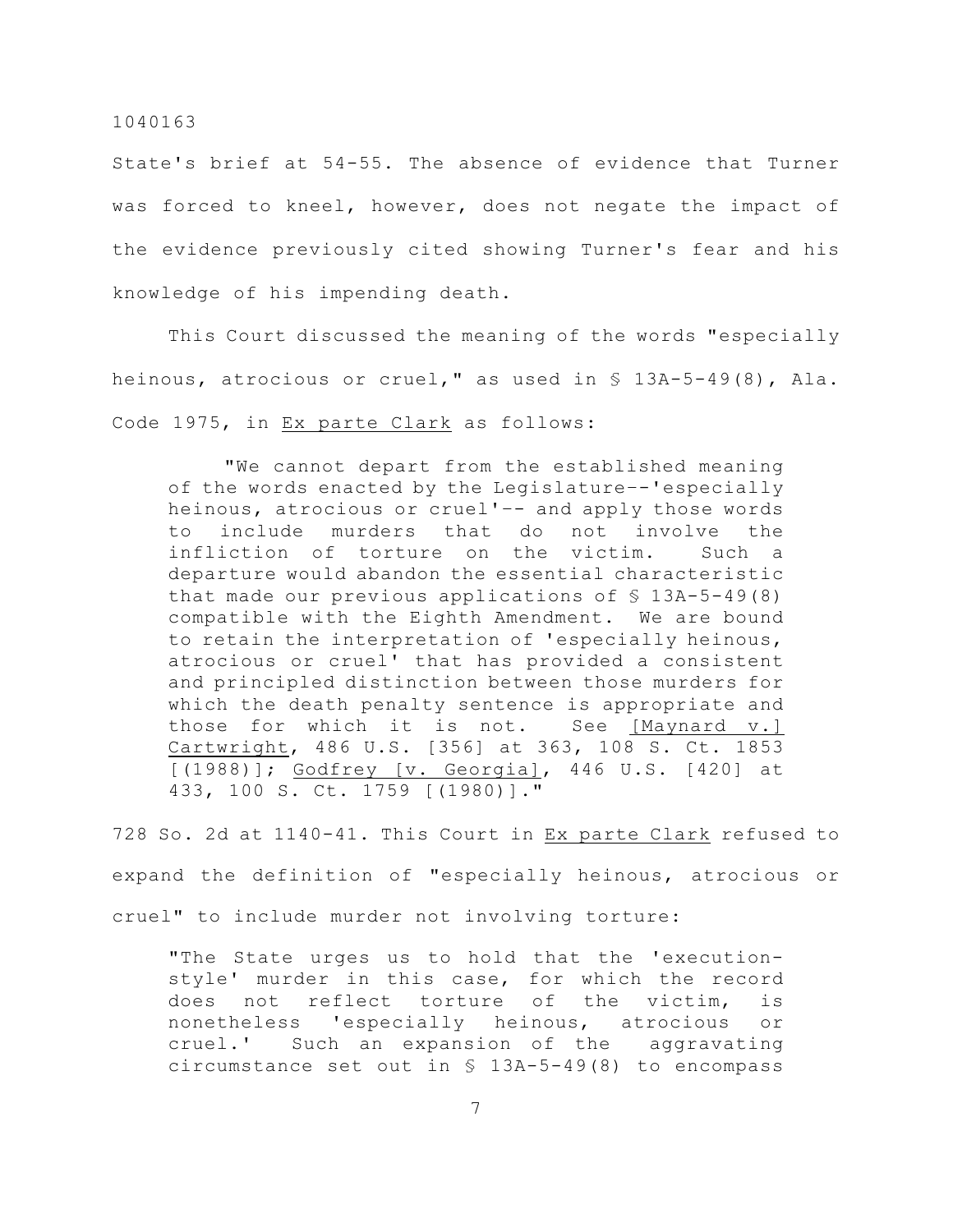a murder not involving torture, merely because the State labels the murder an 'execution-style' slaying would abandon the very interpretation that the Eleventh Circuit held critical to the constitutional application of that aggravating circumstance. Indeed, the Supreme Court of the United States has held that a state supreme court's failure to apply its previously recognized limiting construction of an aggravating circumstance, which required a finding of torture or aggravated battery of the victim, rendered the application of the aggravating circumstance unconstitutional. Godfrey [v. Georgia], 446 U.S. [420,] 429, 432, 100 S.Ct. 1759 [(1980)]."

728 So. 2d at 1140.

When considering whether a particular capital offense is especially heinous, atrocious, or cruel, the Court of Criminal Appeals adheres to the standard set out in Ex parte Kyzer, 399 So. 2d 330, 334 (Ala. 1981), namely, that the particular offense must be one of those "'conscienceless or pitiless homicides which are unnecessarily torturous to the victim.'" Duke v. State, 889 So. 2d 1, 36 (Ala. Crim. App. 2002).

"One factor this Court has considered particularly indicative that a murder is 'especially heinous, atrocious or cruel' is the infliction of psychological torture. Psychological torture can be inflicted where the victim is in intense fear and is aware of, but helpless to prevent, impending death. Such torture 'must have been present for an appreciable lapse of time, sufficient enough to cause prolonged or appreciable suffering.' Norris v. State, 793 So. 2d 847, 861 (Ala. Crim. App. 1999)."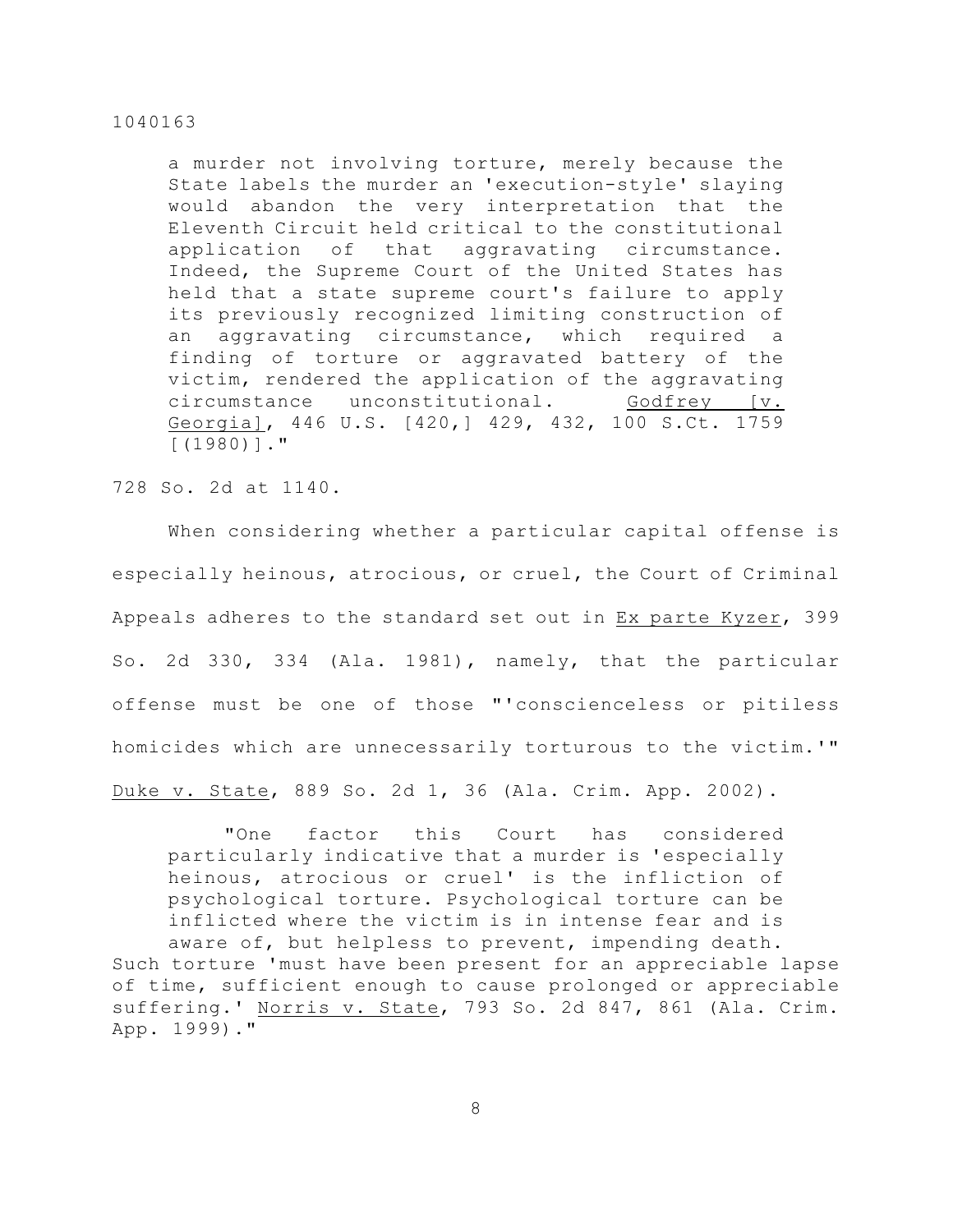Ex parte Key, 891 So. 2d 384, 390 (Ala. 2004). See also Ex parte Rieber, 663 So. 2d 999, 1003 (Ala. 1995).

 Deardorff has not shown any merit in his claim that the aggravating circumstance that the offense was especially heinous, atrocious, or cruel does not exist here. Being threatened with death, being held in captivity and confined to a closet, being transported by car while his head was hooded and his hands taped, being forced to walk down the dirt road while hooded and taped, and the events immediately preceding Turner's killing constitute psychological torture so as to meet the standard for a murder that is "especially heinous, atrocious, or cruel." There was no error here, and Deardorff is not entitled to any relief on this claim.

II. Did the trial court err in admitting evidence of Deardorff's prior bad acts?

Deardorff specifically challenged certain testimony that he asserts constitutes the improper admission of evidence of prior bad acts: testimony that Deardorff had previously killed several other people, that he had illegally possessed the handgun that he used to kill Turner, and that he had been incarcerated in the penitentiary.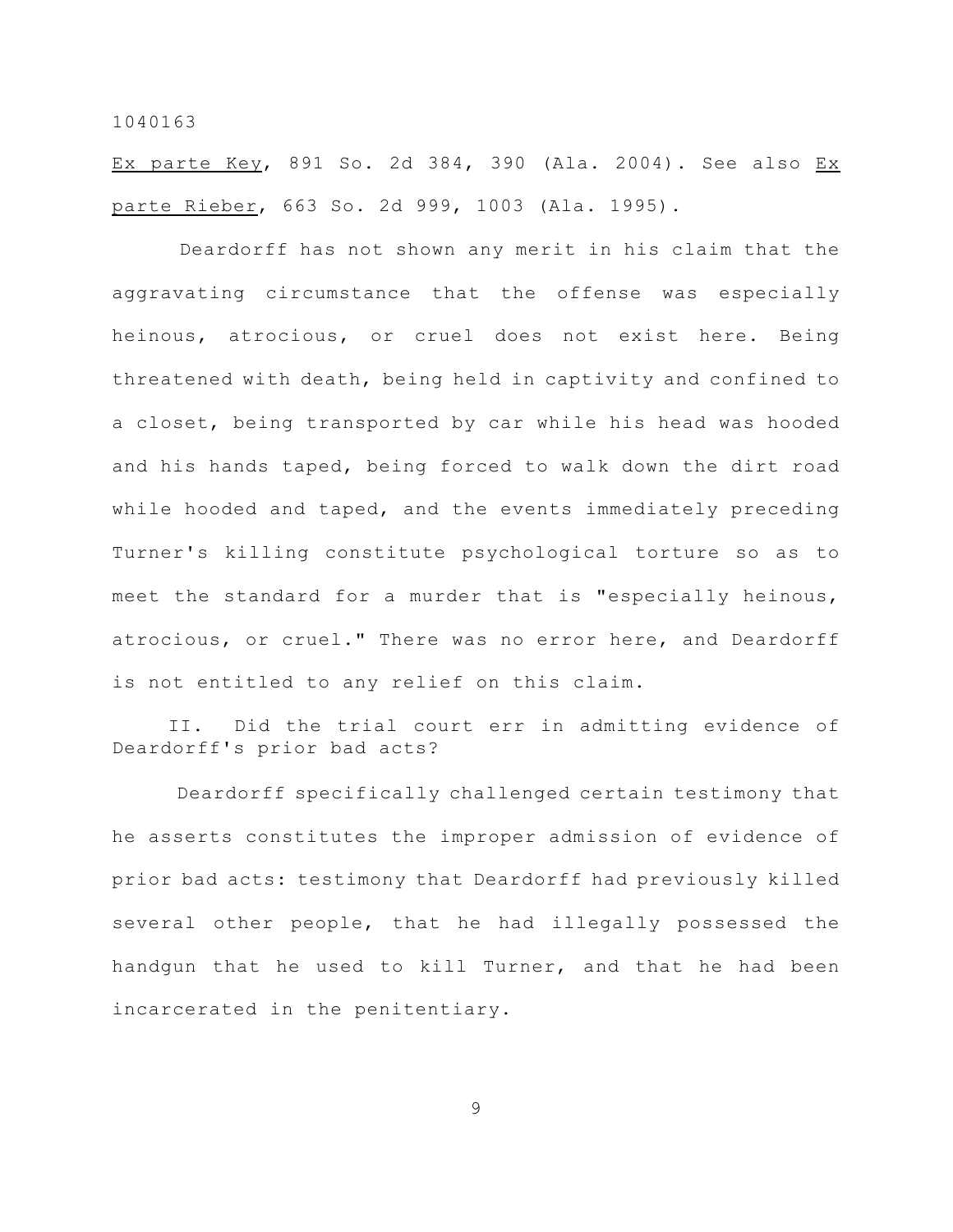Because no objection was made to this testimony at trial, Deardorff petitioned this Court for plain-error review of this issue, under Rule 39(a)(2)(A), Ala. R. App. P.

"As this Court stated in Hall v. State, 820 So. 2d 113, 121-22 (Ala. Crim. App. 1999), aff'd, 820 So. 2d 152 (Ala. 2001), regarding our standard of review when conducting a plain-error analysis:

"'The standard of review in reviewing a claim under the plain-error doctrine is stricter than the standard used in reviewing an issue that was properly raised in the trial court or on appeal. As the United States Supreme Court stated in United States v. Young, 470 U.S. 1, 105 S. Ct. 1038, 84 L. Ed. 2d 1 (1985), the plain-error doctrine applies only if the error is "particularly egregious" and if it "seriously affect[s] the fairness, integrity or public reputation of judicial proceedings." See Ex parte Price, 725 So. 2d 1063 (Ala. 1998), cert. denied, 526 U.S. 1133, 119 S. Ct. 1809, 143 L. Ed. 2d 1012 (1999); Burgess v. State, 723 So. 2d 742 (Ala. Cr. App. 1997), aff'd, 723 So. 2d 770 (Ala. 1998), cert. denied, 526 U.S. 1052, 119 S. Ct. 1360, 143 L. Ed. 2d 521 (1999); Johnson v. State, 620 So. 2d 679, 701 (Ala. Cr. App. 1992), rev'd on other grounds, 620 So. 2d 709 (Ala. 1993), on remand, 620 So. 2d 714 (Ala. Cr. App.), cert. denied, 510 U.S. 905, 114 S. Ct. 285, 126 L. Ed. 2d 235 (1993).'"

Irvin v. State, 940 So. 2d 331, 341 (Ala. Crim. App. 2005).

As to the testimony that Deardorff had previously killed several other people, we note that defense counsel, during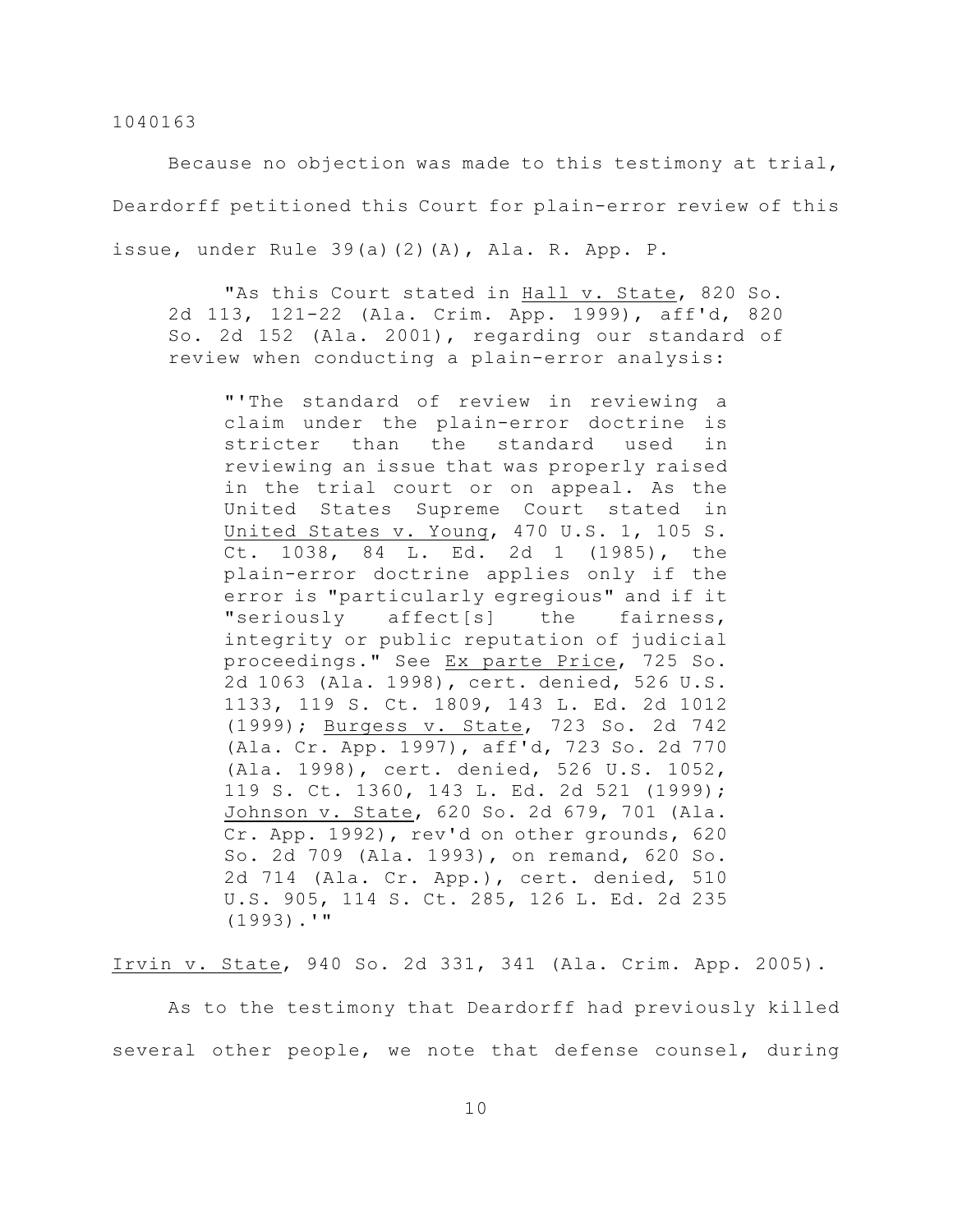cross-examination of Walter Fambro, a convict to whom Deardorff had talked while they were both incarcerated, admitted into evidence a letter from Fambro to federal authorities detailing conversations Fambro alleged he had had with both Peacock and Deardorff about Turner's murder. On redirect examination, the prosecutor questioned Fambro concerning that letter. When asked to read a page of the letter, Fambro stated that Deardorff had mentioned to him that he had committed other murders. The now complained-of testimony by Fambro was based entirely on the letter admitted into evidence as a defense exhibit. State's brief at 30.

Likewise, as to the testimony that Deardorff had previously been incarcerated in a penitentiary, Alabama Bureau of Investigation Agent Andrew Huggins read from a report that had been admitted into evidence by the defense for impeachment purposes, which stated that Deardorff told police when he was arrested for Turner's murder that he was on probation. Deardorff now complains that this testimony was admitted in error, when this information was in fact placed in evidence by defense counsel.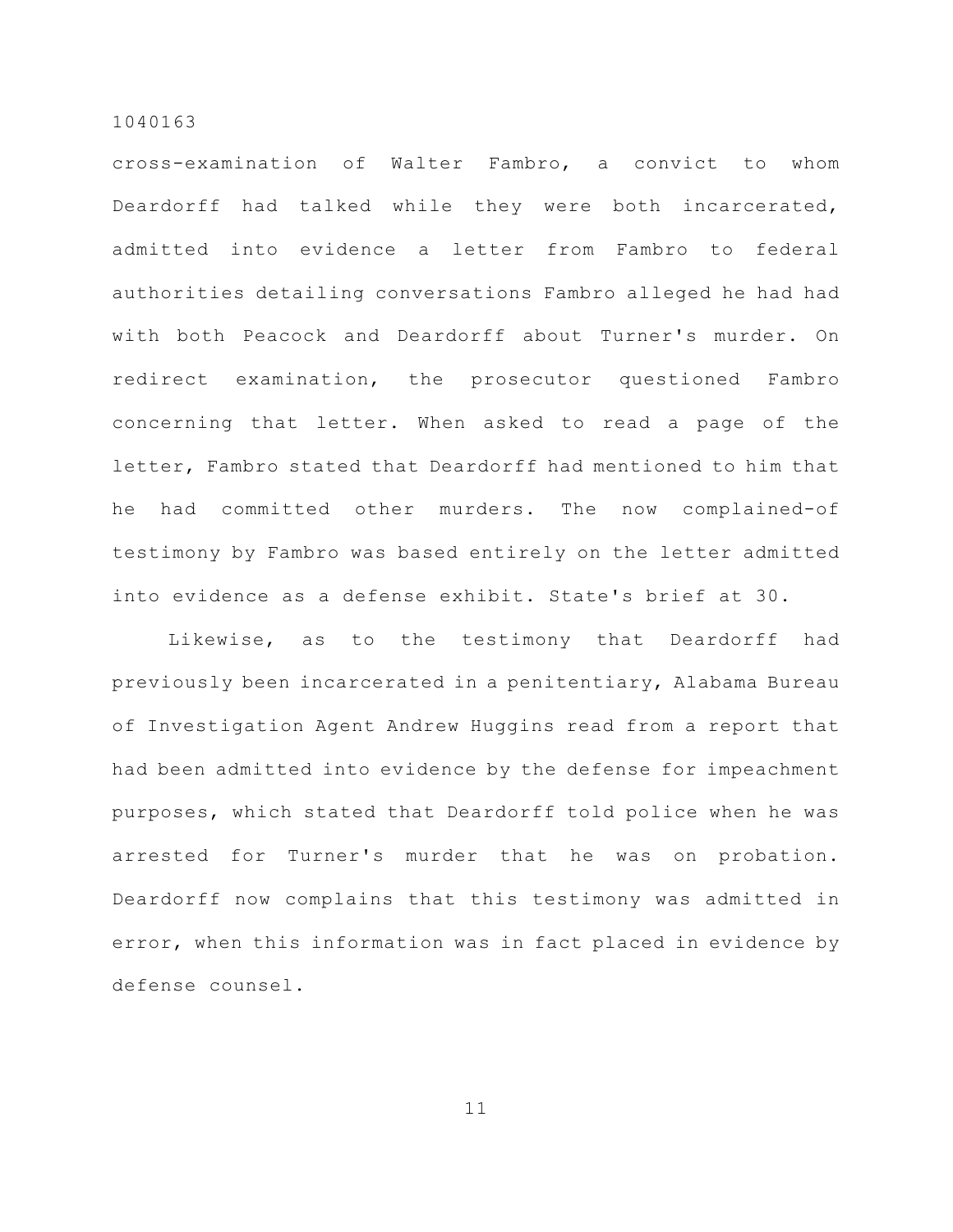The scope of cross-examination in Alabama is quite broad. Ala. R. Evid. 611(b). This means that any question may be asked on cross-examination that is relevant either to any substantive issue in the case or to the witness's credibility. See Ala. R. Evid. 611(b), Advisory Committee's Notes. The trial court shall exercise reasonable control over the mode and order of interrogating witnesses and presenting evidence. Ala R. Evid. 611(a). Deardorff challenges both the testimony that he had previously killed several people and that he had been incarcerated and asserts that it constitutes the improper admission of evidence of prior bad acts under Rule 404(b), Ala. R. Evid. The testimony, however, was not offered to introduce Deardorff's prior bad acts and to show that he acted in conformity therewith, but was elicited on redirect examination regarding documents that had already been offered into evidence by the defense on cross-examination.

"[O]n redirect examination, the object is to answer any matters brought out on the cross-examination of the witness by his adversary. Whether, on redirect examination, a calling party may elicit from a witness matters which do not rebut that which was brought out on cross-examination is within the discretion of the trial court."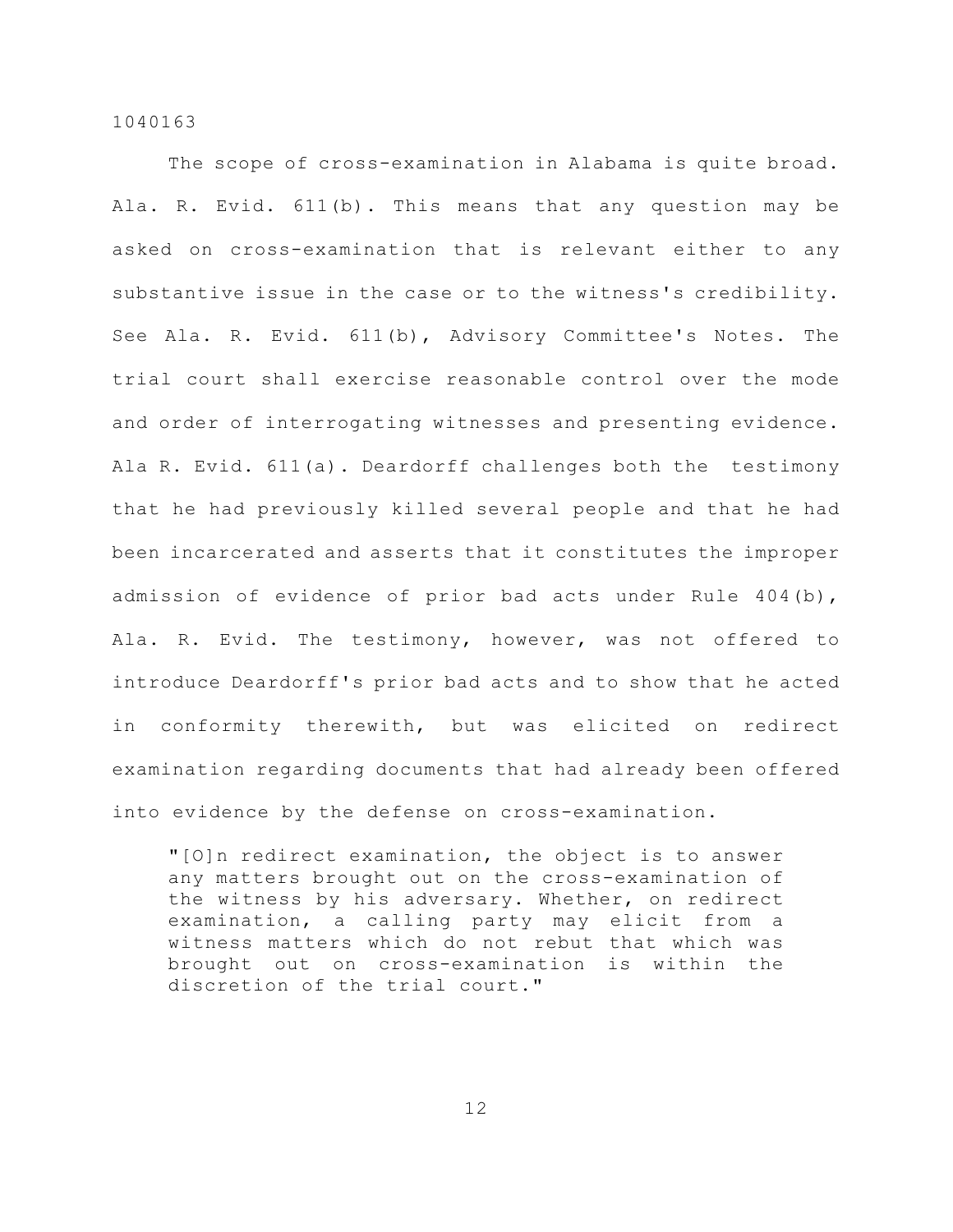Charles Gamble, McElroy's Alabama Evidence § 439.01(1) ( 5th ed. 1996) (footnote omitted). See Sistrunk v. State, 596 So. 2d 644, 647 (Ala. Crim. App. 1992).

"It does not seem consonant with sound principles of judicial administration to allow a party to introduce evidence and assert on appeal that the trial court erred to reversal by admitting that evidence. In 32A C.J.S. Evidence § 1040(1) (1964) the appropriate rule is stated:

"'[A] party who has introduced certain evidence cannot subsequently object that ... it should not be given such consideration as its natural probative value entitled it to, or that it is insufficient to sustain a judgment based thereon.' (Footnotes omitted.)"

Peterson v. Jefferson County, 372 So. 2d 839, 842 (Ala. 1979).

"'Under the doctrine of invited error, a defendant cannot by his own voluntary conduct invite error and then seek to profit thereby.' Phillips v. State, 527 So. 2d 154, 156 (Ala. 1988). Although evidence that he had been convicted of a prior crime would not ordinarily have been admissible at trial, the appellant cannot claim that it was error to receive testimony concerning his arrest for a parole violation when he injected the issue into the trial."

Franklin v. State, 644 So. 2d 35, 38 (Ala. Crim App. 1994).

As to the testimony that Deardorff had been in illegal possession of the gun used to kill Turner, testimony was elicited that Deardorff had told Peacock that his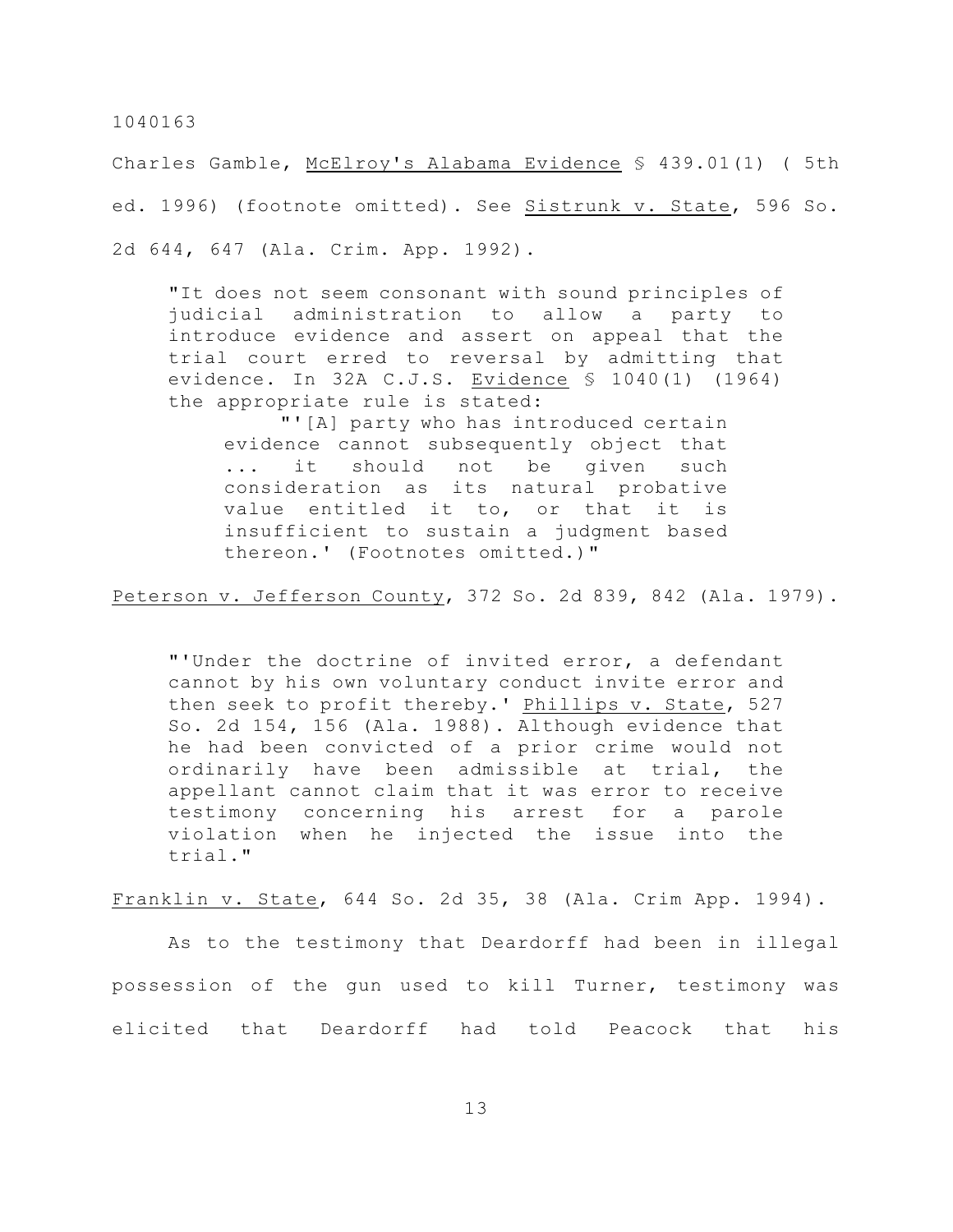grandmother's house had been broken into and that the gun was reported stolen. However, Deardorff later found the gun but did not tell anyone it had been recovered; instead, he kept it. Deardorff had earlier lied about having a gun, but a gun that proved to be the murder weapon was subsequently found during a search of his car, along with the proceeds from the checks Deardorff had forced Turner to write. In a taperecorded interview, Deardorff admitted that he had lied about having the gun because he was afraid of going back to the penitentiary. Earlier, Deardorff was arrested on a charge of possessing a firearm without a permit. But the actual offense here is possession of a firearm by a convicted felon.

> "'[T]he State is not permitted to give in evidence other crimes alleged to have been committed by the defendant unless they are so connected by circumstances with the particular crime charged as that proof of one fact with its circumstances has some bearing on the issue on trial other than to show in the defendant a tendency or disposition to commit the crime with which he is charged.'"

Ex parte Casey, 889 So. 2d 615, 618 (Ala. 2004) (quoting Garner v. State, 269 Ala. 531, 533, 114 So. 2d 385, 386 (1959)) (emphasis omitted).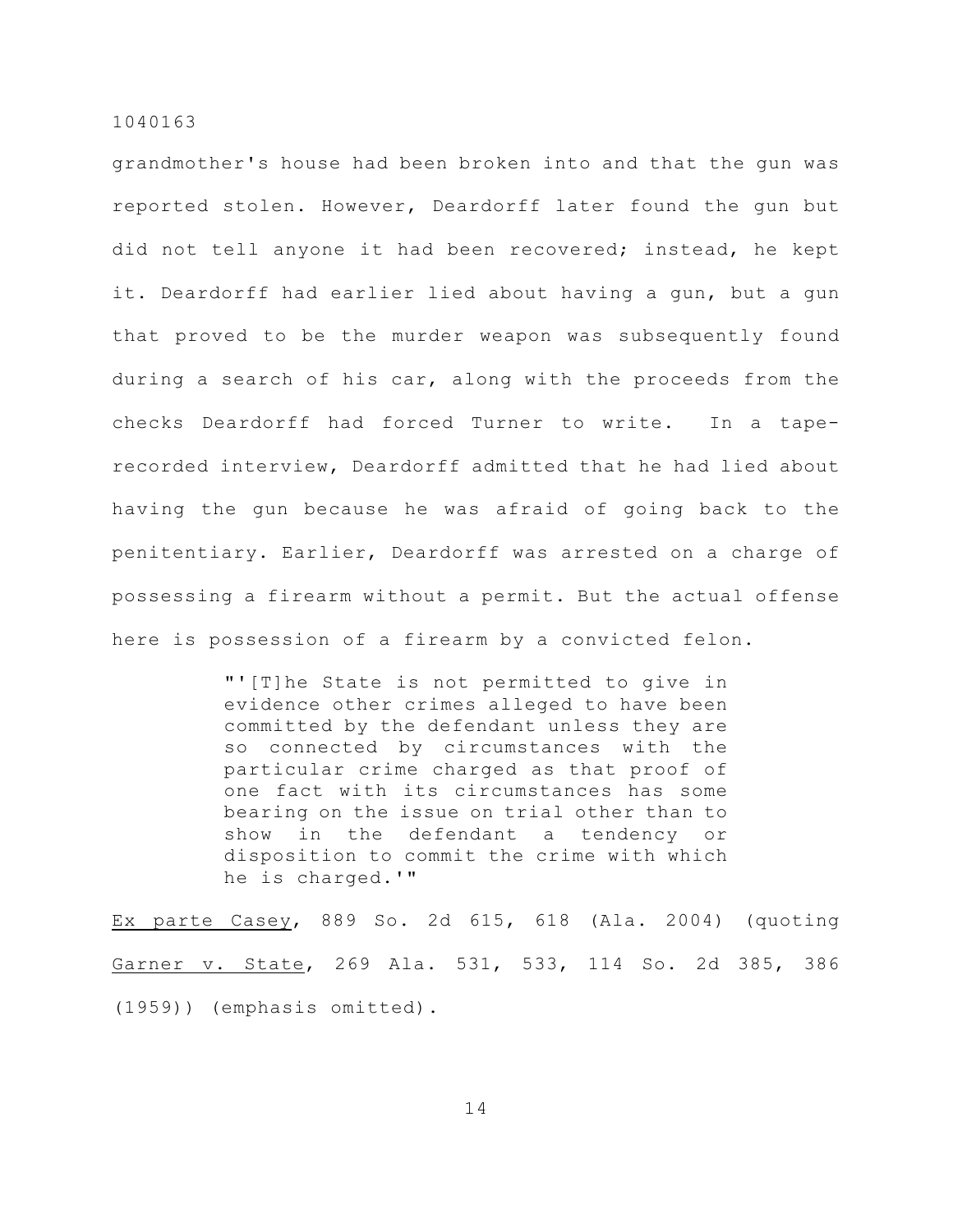Deardorff challenges the admission of this testimony - two concerning prior bad acts and one concerning the source of the murder weapon, also involving a prior bad act. The first two were derived from evidence Deardorff had admitted, and under the doctrine of invited error he may not challenge evidence he presented to the court. The testimony regarding his retention of the murder weapon after having reported it stolen was related to the crime charged, in that it was intended to, and did, establish the source of the murder weapon and its traceability to Deardorff. His challenge to the evidence has no merit, and there was no error in admitting the testimony at trial.

III. Did the trial court err in allowing the State's expert witness to testify as to facts not in evidence?

Deardorff contends that the testimony of George Glaser, an agent of the Federal Bureau of Investigation who testified as an expert for the State, was based on hearsay and other collateral sources that were not admitted into evidence.

 Rule 703, Ala. R. Evid., requires that the facts or data relied upon by the expert in testifying and procured by the expert other than by firsthand knowledge generally must be admitted into evidence. See Charles Gamble, McElroy's Alabama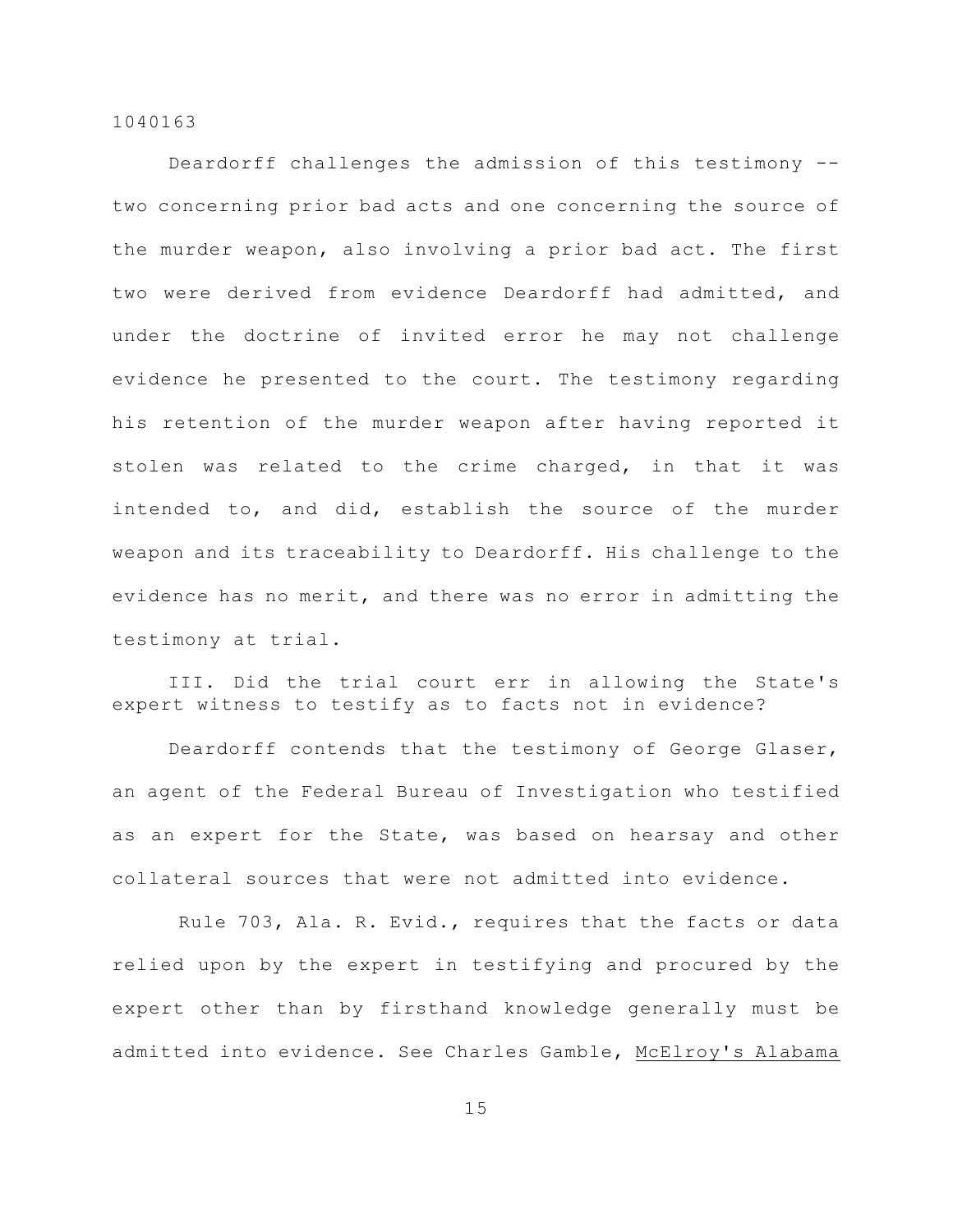Evidence  $$ 127.02(5)$  (5th. ed. 1996). It is clear that under Alabama law the State must introduce into evidence the information upon which an expert relies. See Ex parte Wesley, 575 So. 2d 127, 129 (Ala. 1999) (holding that reversible error occurred where expert, in giving opinion on defendant's mental condition, based opinion in part on police reports and medical records that were not admitted into evidence).

"Alabama has followed the traditional rule. Carroll v. State, 370 So. 2d 749 (Ala. Cr. App.), cert. denied, 370 So. 2d 761 (Ala. 1979); Hurst v. State, 356 So. 2d 1224 (Ala. Cr. App. 1978); Cordle v. State, 53 Ala. App. 148, 298 So. 2d 77, cert. denied, 292 Ala. 717, 298 So. 2d 85 (1974), cert. denied, 419 U.S. 1033, 95 S. Ct. 516, 42 L. Ed. 2d 309 (1974). However, in Nash v. Cosby, 574 So. 2d 700 (Ala. 1990), the Alabama Supreme Court modified the traditional rule by allowing a medical expert to give opinion testimony based in part on the opinions of others when those other opinions are found in the medical records admitted into evidence. However, as the Alabama Supreme Court noted in Ex parte Wesley[, 575 So. 2d 127 (Ala. 1999)], Nash did not change 'the traditional rule followed in Alabama that the information upon which the expert relies must be in evidence,' 575 So. 2d at 129 (footnote omitted). In Ex parte Wesley, the expert, in giving his opinion on the mental condition of the defendant in that case, based his opinion in part on police reports and medical records that were not in evidence. Following the traditional rule, as modified, the Wesley court found the expert's testimony inadmissible. More recently, in W.S. v. T.W., 585 So. 2d 26 (Ala. 1991), Justice Houston, the author of the opinion in Ex parte Wesley, in an effort to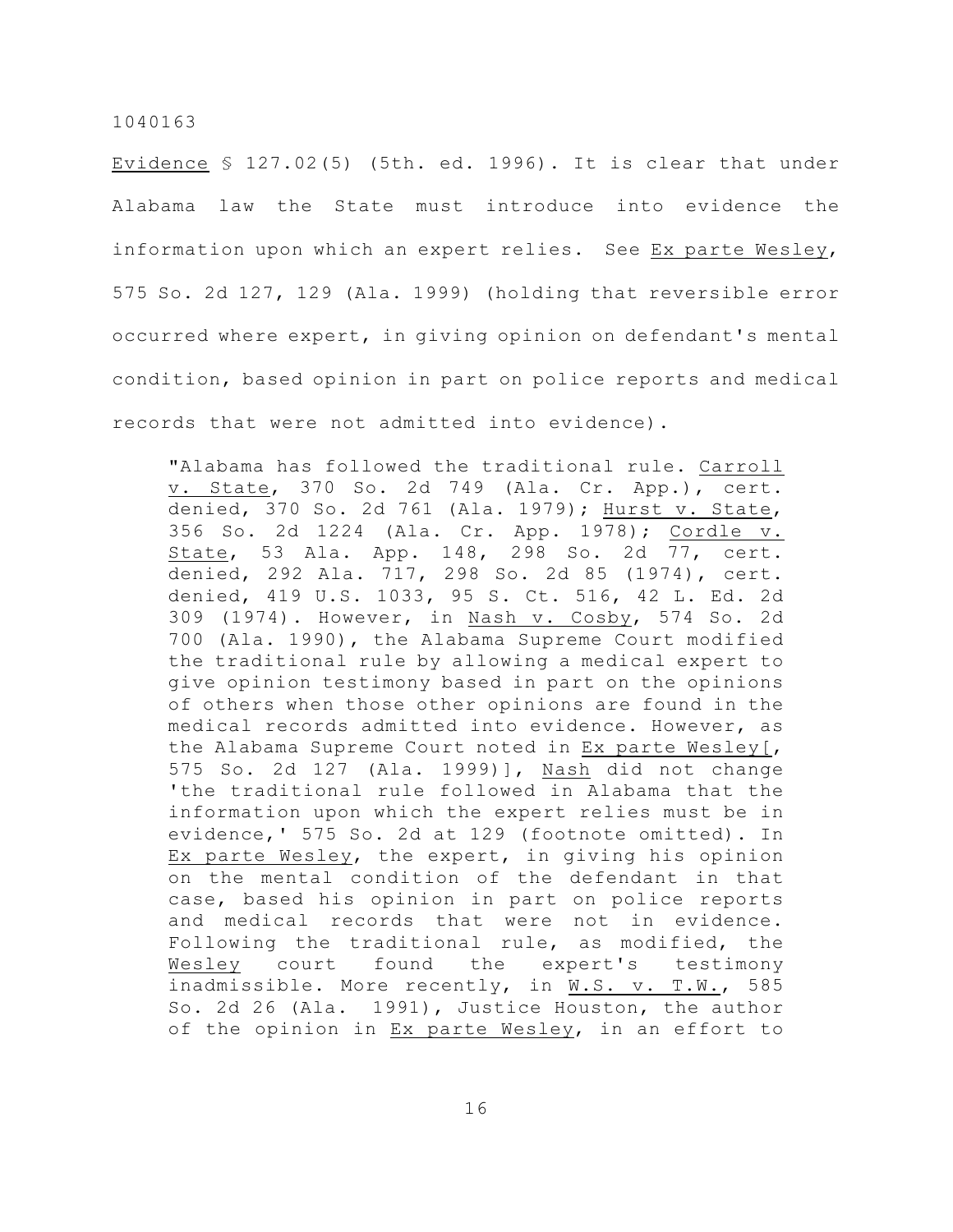clarify the rule in Alabama, stated in a concurring opinion, as follows:

"'It is my understanding that an expert witness may give opinion testimony based upon facts of which he has personal knowledge; based upon opinions of others, if these are opinions of a type customarily relied upon by the expert in the practice of his profession; or based upon facts that are assumed in a hypothetical question. In any event, the facts known to the expert, the opinions of others of a type customarily relied upon by the expert in the practice of his profession, and the hypothesized facts must all be facts in evidence.'

"585 So. 2d at 29."

Madison v. State, 620 So. 2d 62, 68 (Ala. Crim. App. 1992).

Deardorff asserts that the prosecution relied on the testimony of Agent Glaser, using information obtained from two computers, to place Deardorff in a particular place and time to prove that Deardorff, and not Peacock, the only witness against him, was the killer. Agent Glaser analyzed the computers, searching for information provided by Tom Montgomery, an agent with the Federal Bureau of Investigation. Agent Glaser testified that Agent Montgomery gave him a list of words, all of which he found on the hard drives of the computers he examined. Agent Glaser "'was not sure exactly how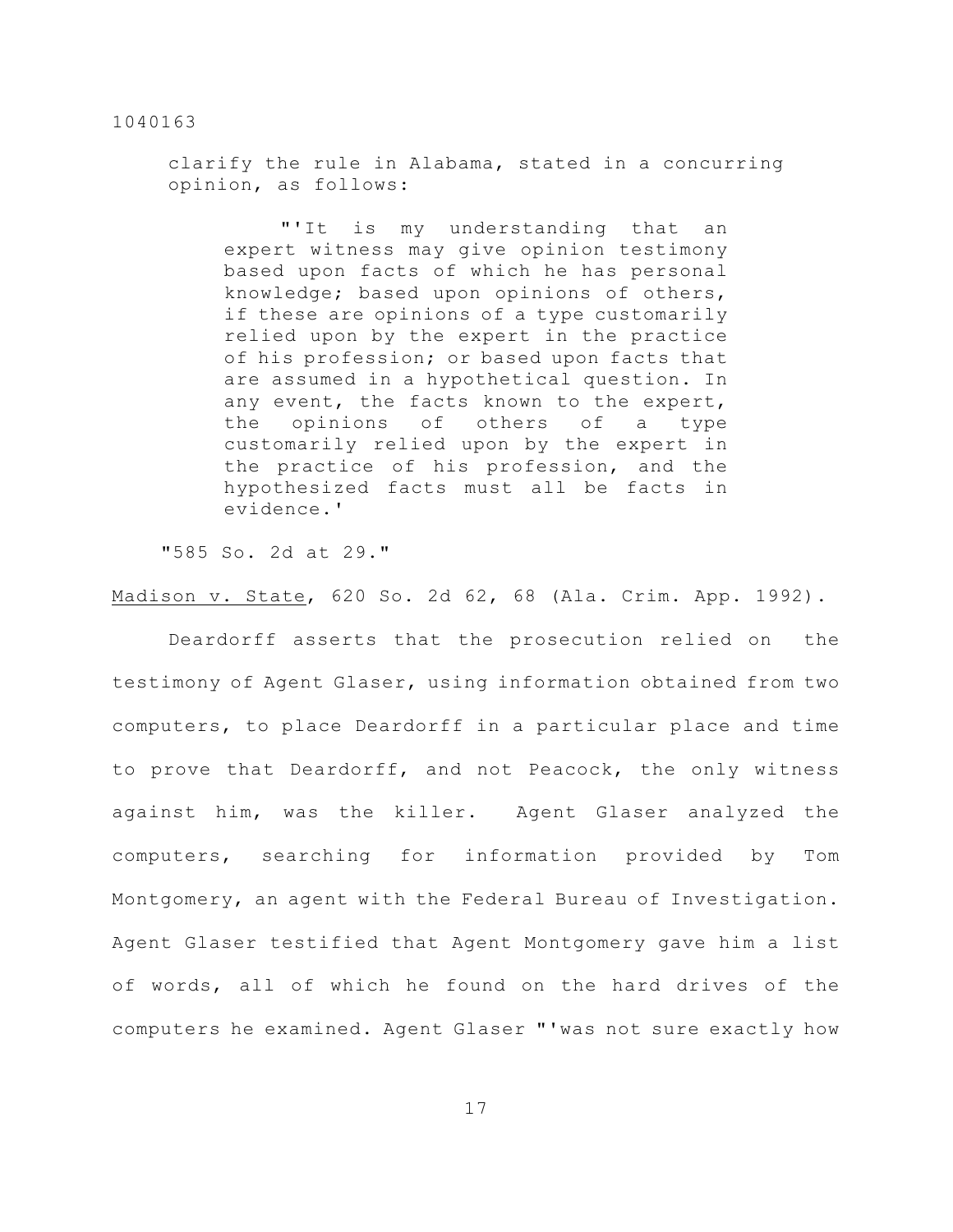[Agent Montgomery] derived that information during the investigation, but when I got [the words] they were there."

The State contends that all the facts upon which Agent Glaser based his testimony were within his direct knowledge. State's brief at 35. Deardorff states:

"Agent Glaser testified that his analysis of the computer hard drives was based on information provided to him by a third party, Agent Montgomery. ... In describing his methodology, Agent Glaser testified that [Agent] Montgomery gave him some information, including a list of words or part numbers ... and he was 'not sure exactly' how Agent Montgomery derived that information."

Deardorff's reply brief at 15.

However, before Agent Glaser testified, Agent Montgomery had already testified, and he presented substantial evidence that laid the foundation for Agent Glaser's analysis.

"The relevance of computer searches performed by Agent Glaser had already been demonstrated by evidence admitted during Agent Montgomery's testimony. For example, documents found in a car Deardorff had used, which Agent Montgomery described as receipts from car parts ordered on the internet in Turner's name, were admitted into evidence. ... Similarly, Agent Montgomery testified that other website names were discovered based on reports from Turner's family that they had discovered websites on Turner's computer that were 'odd, unusual, out of character sites visited on the dates in question when Mr. Turner was missing.' ... Receipt for orders placed on Turner's credit card, provided by the credit card company and the various merchants, were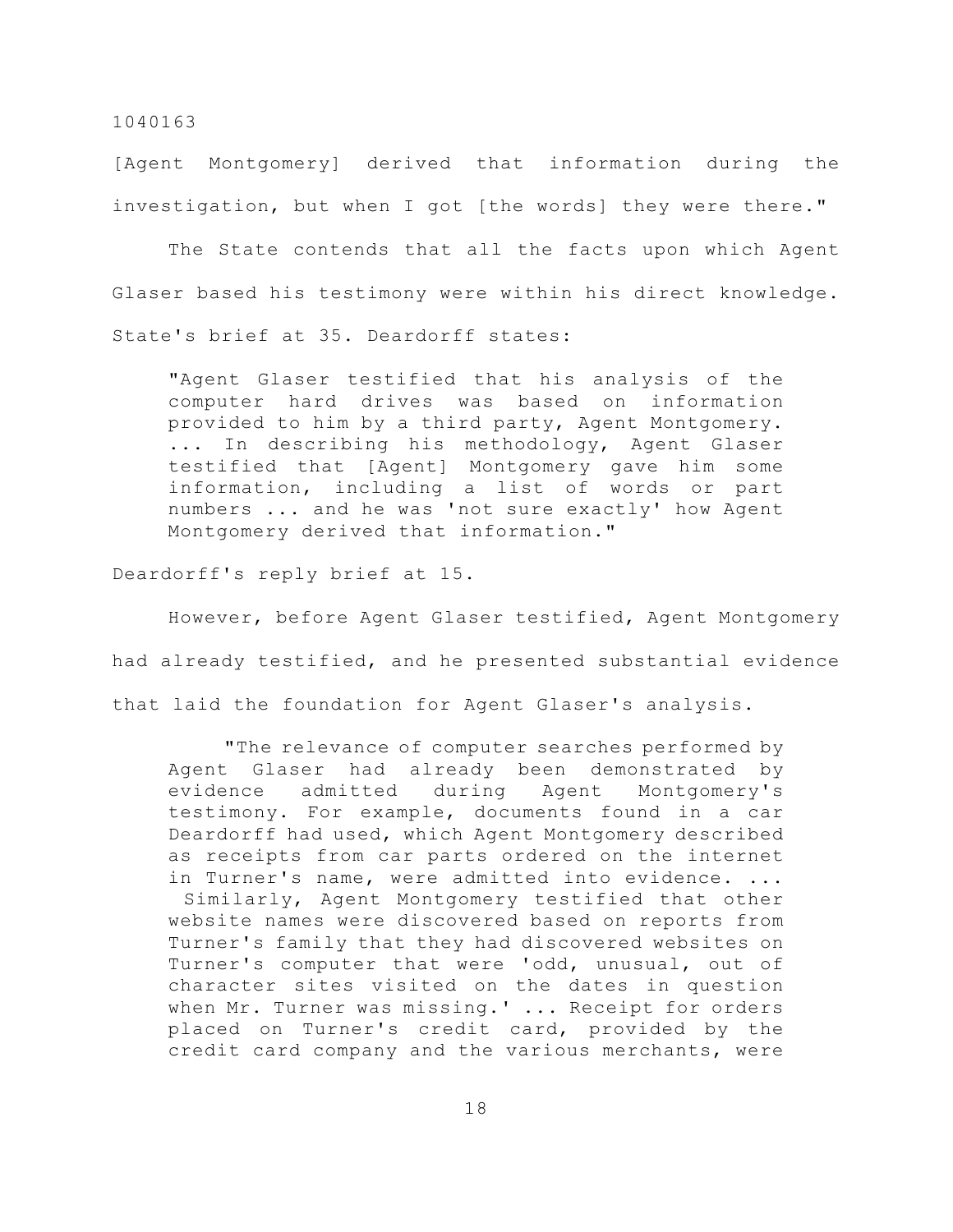also admitted into evidence. ... Agent Montgomery also testified concerning the seizing of the computers and the handing off of the computers to Agent Glaser for analysis."

Deardorff's brief at 35-36 n. 12.

Therefore, the basis for Agent Glaser's testimony regarding information that Agent Glaser sought on the computers had already been admitted into evidence when Agent Glaser testified. We find no plain error.

IV. Did the prosecutor's arguments in the penalty phase amount to improper "testifying"?

Deardorff asserts that the prosecutor improperly "testified" in the penalty phase of his trial. Specifically, Deardorff states:

"The prosecutor presented as evidence facts, inferences, and opinions going to critical issues at the penalty phase .... The prosecutor offered testimony that the victim suffered 'extensive pain,' 'great fear in his heart,' and 'great torture in his mind' and that he was kept 'gagged and bound' in his house and dragged to his death."

Deardorff's reply brief at 21-22.

Deardorff fails to cite any authority from any court discussing what constitutes proper and improper argument by the prosecutor. Indeed, Deardorff's counsel states: "[T]his extraordinary misconduct apparently is infrequent in Alabama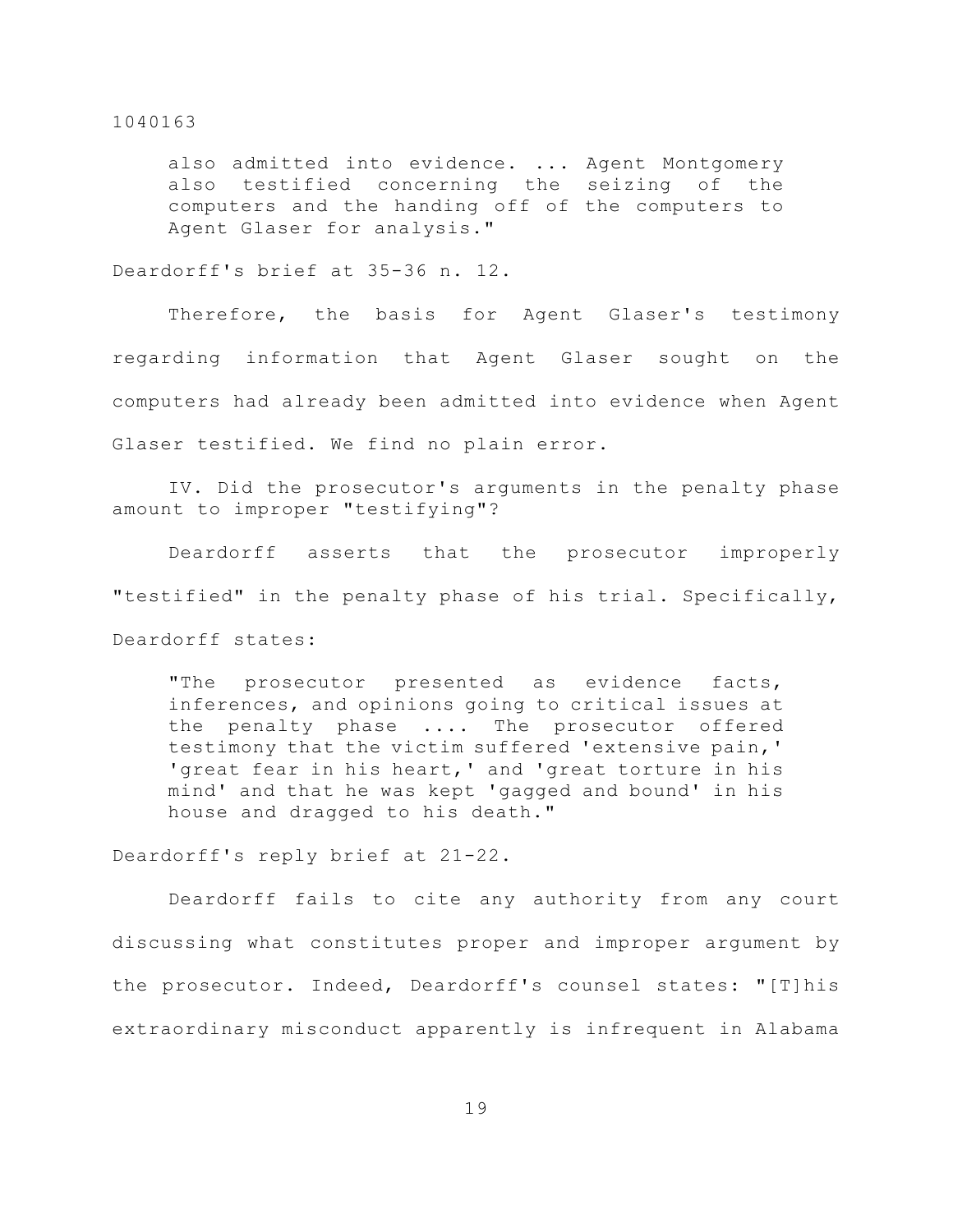capital trials, as undersigned counsel's research has occasioned no published decisions dealing with the precise situation presented here." Deardorff's reply brief at 20.

"'In judging a prosecutor's closing argument, the standard is whether the argument "so infected the trial with unfairness as to make the resulting conviction a denial of due process."'" McGowan v. State, [Ms. CR-95-1775, Dec. 12, 2003] So. 2d , (Ala. Crim. App. 2003) (quoting Bankhead v. State, 585 So. 2d 97, 107 (Ala. Crim. App. 1989), quoting in turn Darden v. Wainwright, 447 U.S. 168, 181 (1986)).

A prosecutor has the right to present his or her impressions from the evidence and may argue every legitimate inference that can be reasonably drawn from the evidence. Wilson v. State, 874 So. 2d 1155, 1163 (Ala. Crim. App. 2003); Melson v. State, 775 So. 2d 857, 887 (Ala. Crim. App. 1999). The prosecutor's statements cited by Deardorff fall within the prosecutor's right to characterize the strength of the evidence and to suggest reasonable inferences from that evidence. See Liner v. State, 350 So. 2d 760, 763 (Ala. Crim. App. 1977). Nowhere did the prosecutor urge the jury to disregard the evidence or to substitute the prosecutor's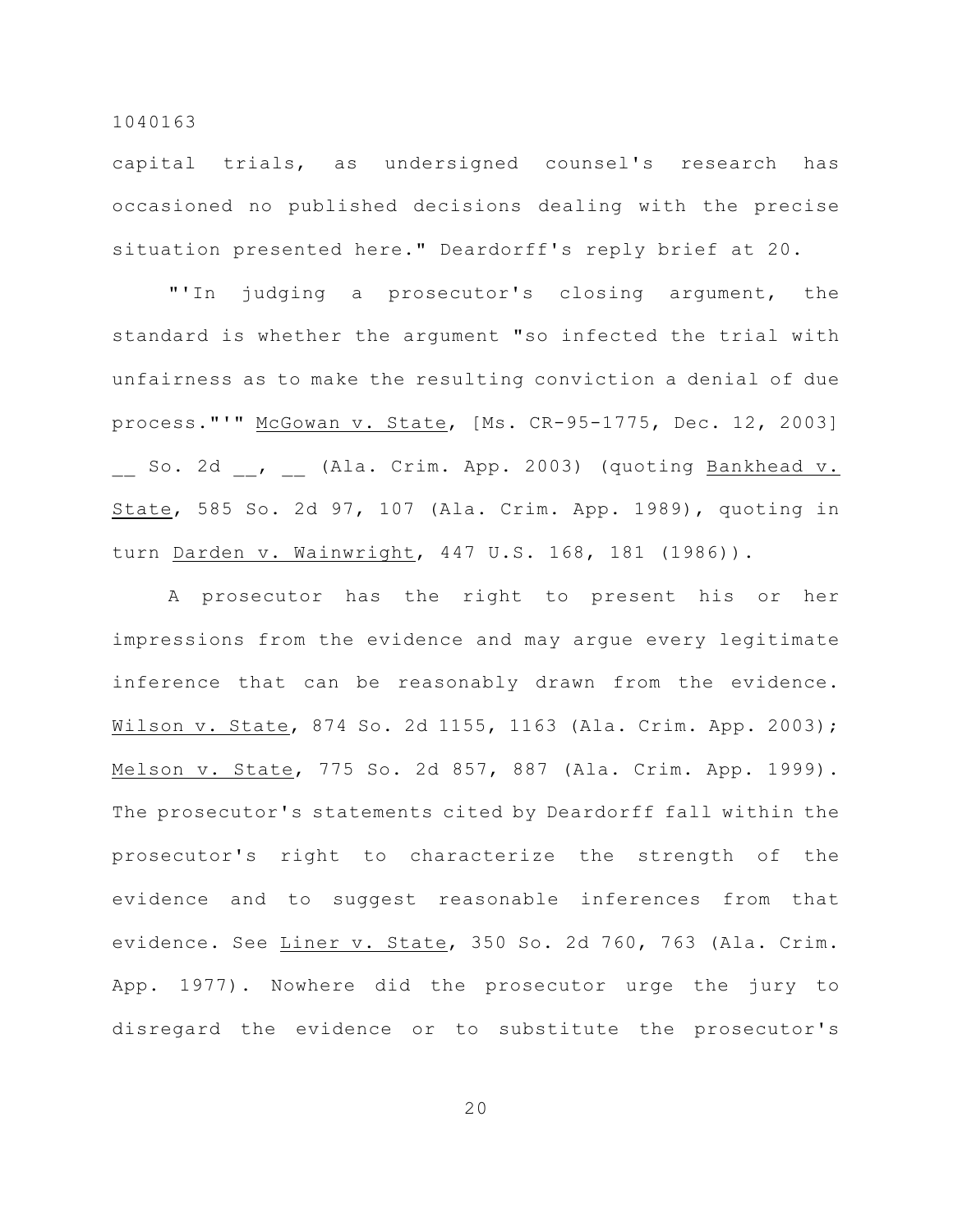judgment for its own. As to the statement that Turner suffered "extensive pain," the evidence showed that Turner was gagged while in his home; that he had a broken cheekbone that the medical examiner testified was consistent with some sort of blunt-force trauma; and that he was forced to walk with a bad knee (Turner had undergone knee surgery shortly before he disappeared and was still, at that time, required to wear a knee brace, and his mobility was restricted). State's brief at 10. Millard Peacock, who assisted Deardorff in the kidnapping and murder, testified that they "got [Turner] out of the car and walked him down the road all the way to the end." Peacock and Deardorff each held one of Turner's arms so that he had to keep moving. The forced march of the injured Turner between two men down a road is not so far from "dragged" that the prosecutor's characterization of Turner's treatment constitutes plain error.

 The prosecutor's comments here did not rise to the level of "testifying," and we find no error.

## Conclusion

Based on the foregoing, the judgment of the Court of Criminal Appeals is affirmed.